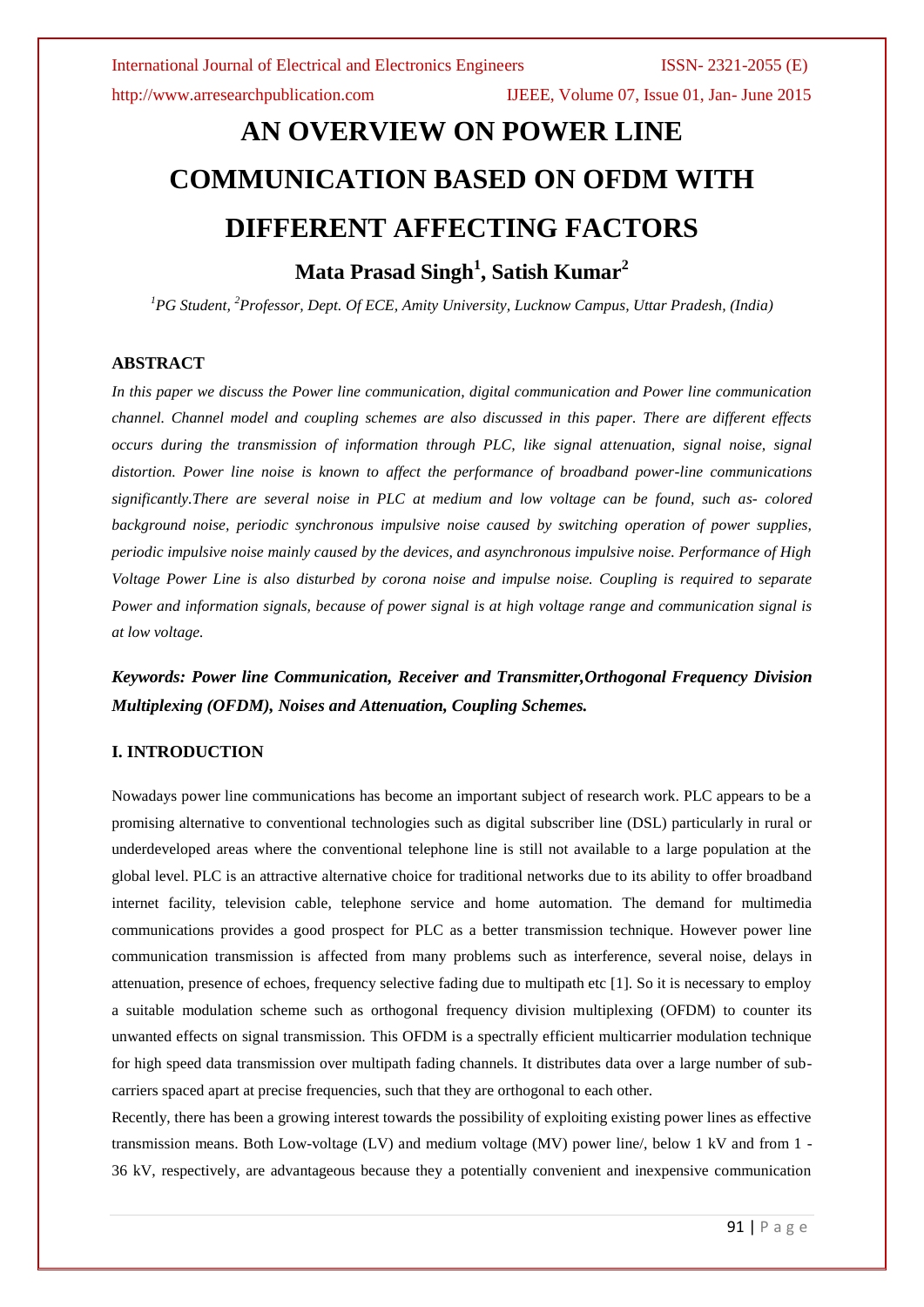### http://www.arresearchpublication.com IJEEE, Volume 07, Issue 01, Jan- June 2015

medium for control signaling and data communication. High-voltage (HV) power lines are, operating at or above 64 kV and can also be used for communication purposes.

Power utilities will thus be able to market a basic Internet connection service at a flat-rate monthly subscription, like some cable operators/providers.By providing both electricity consumers to access the Internet through their existing electrical lines and domestic cables, this technology possesses potential mass-market scale, without having to invest cabling.

# **II. POWER LINE COMMUNICATION SYSTEM**

The power-line communications (PLC) has been applied as a data transfer method in both public electricity distribution networks and indoor distribution networks. Profile of these applications has been different. Devices that are developed for domestic use are mainly designed for the purpose of controlling electric devices at home. For example, the current and most common functions are: street light control system, fire alarm and heating control system. The systems and devices used by distribution companies are mainly meant for automatic meter reading (AMR) and energy consumption monitoring and load management applications. During the last years the conception of providing broadband Internet access through a low voltage distribution network has best discussion. The characteristics of power-line channels and the applicability of different digital modulation techniques have been widely researched. Due to technical and regular problems, the idea that providing Internet services through the distribution network was at least partly buried. Despite of this drawback, the power-line channel is still an appropriate channel for to control devices and transfer data that do not require a wide bandwidth or critical data transfer. An example for this kind of application is data transfer related to the condition monitoring of industrial low voltage electric motors.The power line communication given below in Figure 1. Shows transmitter, Receiver part and power line channel.



#### **Figure 1. Power Line Communication System**

Generally, a distribution network may be considered to be an unfavorable environment for communications. Power-lines are designed for the distribution of the electrical power. They are ideal for the distribution of high voltages at low frequencies. The data transmission generally uses high frequencies at low voltages, respectively. The power-line channel has a varying impedance, high attenuation and considerable noise. These properties easily cause small data transfer rates or big error percentages. For data transmission over any medium, it is necessary to determine the characteristics of the communications channel. When considering a communications channel, the interesting parameters are: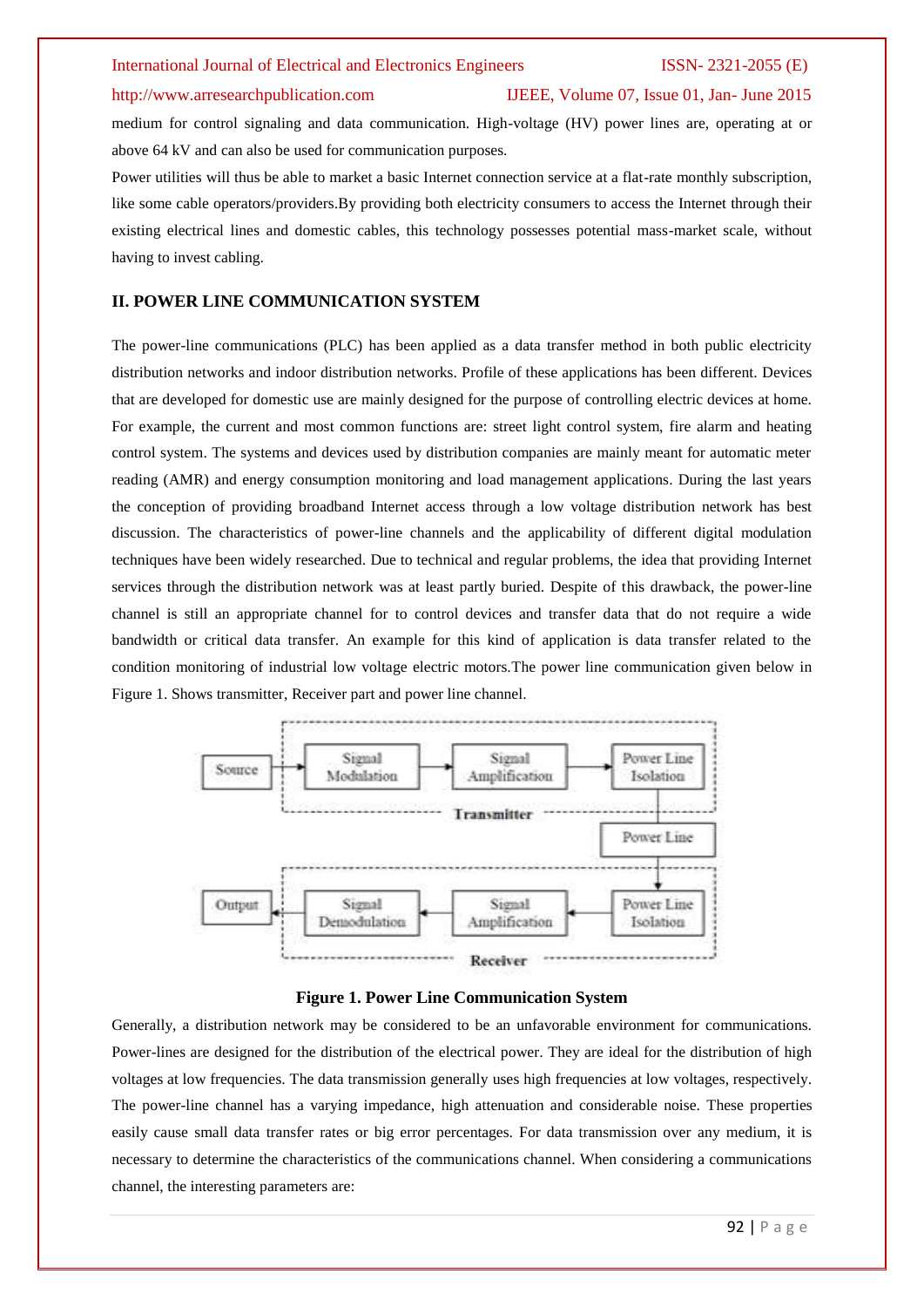http://www.arresearchpublication.com IJEEE, Volume 07, Issue 01, Jan- June 2015

- Input impedance
- Signal attenuation
- Phase distortion
- Noise content

In the beginning of this chapter, the research carried out for public and domestic low voltage distribution networks is discussed. Next, the typical components belonging to industrial distribution networks are analyzed, measured and modelled with respect to power-line communications at the frequencies up to 30 MHz.

# **III. OFDM MODEL**

Orthogonal Frequency Division Multiplexing (OFDM) is nothing but a specialized [FDM](http://en.wikipedia.org/wiki/Frequency-division_multiplexing) technique [2]. In OFDM, all the carrier signals are orthogonal to each other, that means inter-carrier guard bands are not required and [cross-talk](http://en.wikipedia.org/wiki/Crosstalk_%28electronics%29) between the sub-channels is eliminated. OFDM can be combined with [multiple access](http://en.wikipedia.org/wiki/Multiple_access) using time and frequency or coding separation of the consumer. In the OFDMA, [frequency-division multiple access](http://en.wikipedia.org/wiki/Frequency-division_multiple_access) is achieved by assigning different OFDM sub-channels for different users.

Let $[s_n, k^{N-1}$ with  $E|s_n, k|^2 = \sigma^2$  be the complex symbols to be transmitted at the *n*th OF DM block, then the OF DM- modulated signal can be represented by

$$
s_n(t) = \sum_{k=0}^{N-1} s_{n,k} e^{j2\pi k \Delta f t}, \qquad 0 \le t \le T,
$$

Where  $T_s \Delta f$ , and *N* are the symbol duration, the sub channel space, and the number of sub channels ofOFDMsignals,respectively.ForthereceivertodemodulatetheOFDMsignal,the symbol duration should be long enough such that *Ts*Δ*f* = 1,which is also called the orthogonal condition since it makes*e−j*2*πk*Δ*ft* orthogonal to each other for different *k*. With the or thogonal condition, the transmitted symbols *sn,k* can be detected at the receiver

$$
s_{n,k} = \frac{1}{T_s} \int_{0}^{T_s} s_n(t) e^{-j2\pi k \Delta ft} dt
$$
 (2)

If there is no channel distortion.The sampled version of the baseband OFDM signal *s*(*t*) can be expressed as

$$
s_n\left(m\frac{T_s}{N}\right) = \sum_{k=0}^{N-1} s_{n,k}e^{j2\pi k\Delta f m\frac{T_s}{N}} = \sum_{k=0}^{N-1} s_{n,k}e^{j\frac{2\pi mk}{N}}
$$
 (3)

Which is actually the inverse discrete Fourier transform (IDFT) of the transmitted symbols *{sn,k}N−*1 *k*=0 and can efficiently be calculated by fast Fourier transform (FFT). It can easily be seenthat demodulation at the receiver can be performed using DFT instead of the integral in (2).

### **IV. ATTENUATION AND NOISES IN PLC**

#### **4.1 Signal Attenuation**

The conductors and insulation materials of signaling and power cables are not ideal. Part of the power that the transmitter injects into the cable does not reach the receiver. The loss mechanisms are:

- Resistive losses of the conductors
- Dielectric losses of the insulation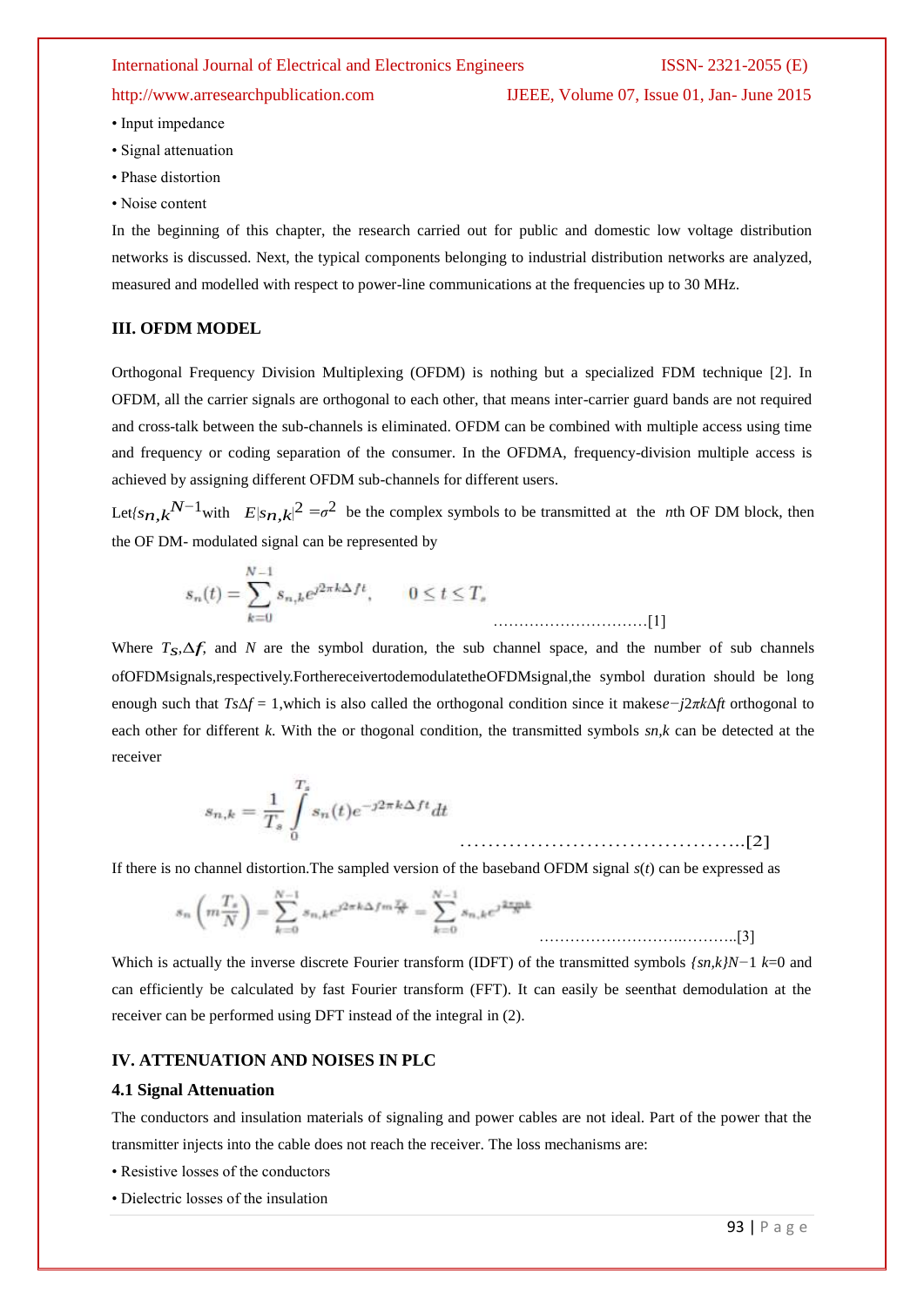# http://www.arresearchpublication.com IJEEE, Volume 07, Issue 01, Jan- June 2015

• Radiation losses

• Coupling losses

The main loss mechanisms of low voltage power cables at signal frequencies used in power-line communications are the dielectric losses, resistive losses and coupling losses. The radiation losses are significant if the separation of the conductors is an appreciable fraction of the wavelength. With the cables researched and in the frequency band 100 kHz – 30 MHz this condition is not fulfilled. Transmission line discontinuities such as- mechanical connections, changes in cable type or load appliances, to joint cause coupling losses. The coupling losses depends on the topology of the distribution network, the signal frequency, characteristics of cabling and characteristics of devices connected to the distribution network. The resistive losses of the conductor are caused by the finite conductivity of conductors in PLC. At the high frequency, the current is forced to flow on the surface of the conductor due to the skin effect. The resistive losses increase as a function of frequency with relation of  $r \sim f$ .

Dielectric losses occur in the insulation material. The polarized molecules inside the insulation material turn synchronized to the frequency of the electric field. The friction between the molecules causes power losses at each time when the electric field changes polarity positive to negative and negative to positive. The resistivity of insulation material is finite. Existence of leakage currents in the insulation material causes also losses. The losses of the insulation material are expressed by the term loss tangent or dissipation factor tanδ:

$$
\tan \delta = \frac{\varepsilon_i^{\prime \prime} + \frac{\sigma_i}{\omega \varepsilon_0}}{\varepsilon_i^{\prime}},
$$

where  $\epsilon$ i' is the real part and the  $\epsilon$ <sup>3</sup> is the imaginary part of the relative complex permittivity of the insulation material and  $\sigma_i$  is the conductivity of the insulation material.

#### **4.2 Signal Noise**

Besides signal attenuation and phase distortion, noise is an important factor that influences on the success of digital communications over a power-line channel. The power-line channel does not represent an Additive White Gaussian noise (AWGN) environment like many other communication channels [6]. Instead, it can be regarded as a fading multipathchannel with quasi-stationary frequency response. The frequency response of the channel varies as a function of time. But, it can generally be considered to be constant during a transmitted symbol. Power-line noises can be classified into five categories[6]:

(a). Colored background noise: This noise has a relatively low power spectral density, which is frequency variant. The noise is caused by numerous weak noise sources. Power spectral density of this type of noise varies in terms of minutes or may be in hours.

(b). Narrow band noise: This noise consists of sinusoidal signals with modulated amplitudes. The sources of the noise are broadcast stations and the noise level varies within the daytime.

(c). Periodic impulsive noise that is asynchronous to the mains frequency: The impulses have a repetition rate generally from 50 kHz to 200 kHz. The noise is mostly caused by switching power supplies.

(d). Periodic noise that is synchronous to the mains frequency: The impulses have a repetition rate of 50 Hz or 100 Hz and are synchronous to the mains cycle of the signal. The duration of impulses is short, generally in the order of microseconds. This noise is caused by power supplies that operate synchronously with the mains cycle [3].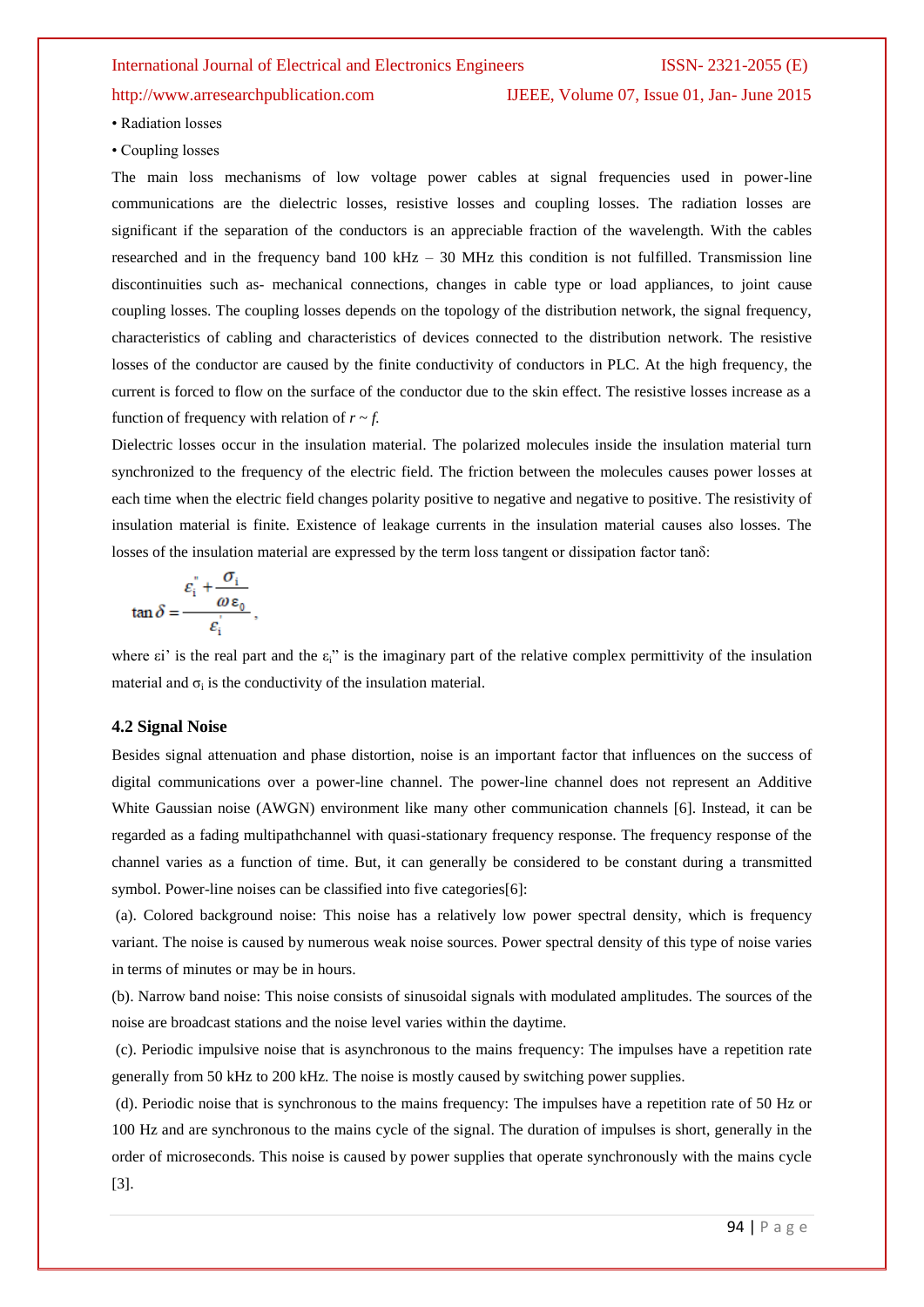#### http://www.arresearchpublication.com IJEEE, Volume 07, Issue 01, Jan- June 2015

(e). Asynchronous impulsive noise: The noise is caused by switching transients in the distribution network. The impulses have a duration from some microseconds up to a few milliseconds. The power spectral density of this type of noise can have levels of more than50 dB above the background noise.

In order to develop modulation techniques, power-line communication systems and network planning and simulation tools, channel models are required. The channel models proposed for power-lines are mostly based on the multipath propagation of a signal [6]. These models assume that due to imperfect terminations the impulse injected from the transmitter into the channel reaches the receiver propagating directly and indirectly from the source to the destination. The main signal is followed by a number of echoes.

In other words, the multipath nature of the channel spreads energy send by the transmitter in the time-space. The presented models generally require the measurement of the transfer function or impulse response of the channel. They are formed by taking into account the most significant reflections and their amplitudes from the impulse response of the channel. The multipath channels and their characteristics are discussed in [7].

### **V. COUPLING IN PLC**

Power transmission line operates at high voltage whereas communication equipment functions at volt to millivolts. It is therefore necessary to protect the communication equipment from high voltage transmission line. These equipment's are coupled to the transmission line through coupling capacitor or capacitive voltage transformer (CVT) [5].In order that the communication signal is transmitted in the desired direction, a wave trap is connected towards the substation bus side.There are two schemes for coupling the equipment to the transmission line:

### **5.1 Phase to Ground Coupling**

In phase to ground coupling as shown in figure 2, communication equipment's are connected only with single conductor. Thus earth is used for the returning path. Here only ground mode is used for propagation of communication signal from transmitter to receiver. Phase to ground coupling is economical and easy in design [5]. But, reliability of such system is poor especially during transmission and emergency hour.



**Figure2. Phase to Ground Coupling**

#### **5.1 Phase to Phase Coupling**

In phase to phase coupling, the conductors of the two phases are used for coupling the communication equipment's as shown in figure 3. In this coupling, Signals are fed to transmission lines in differential mode and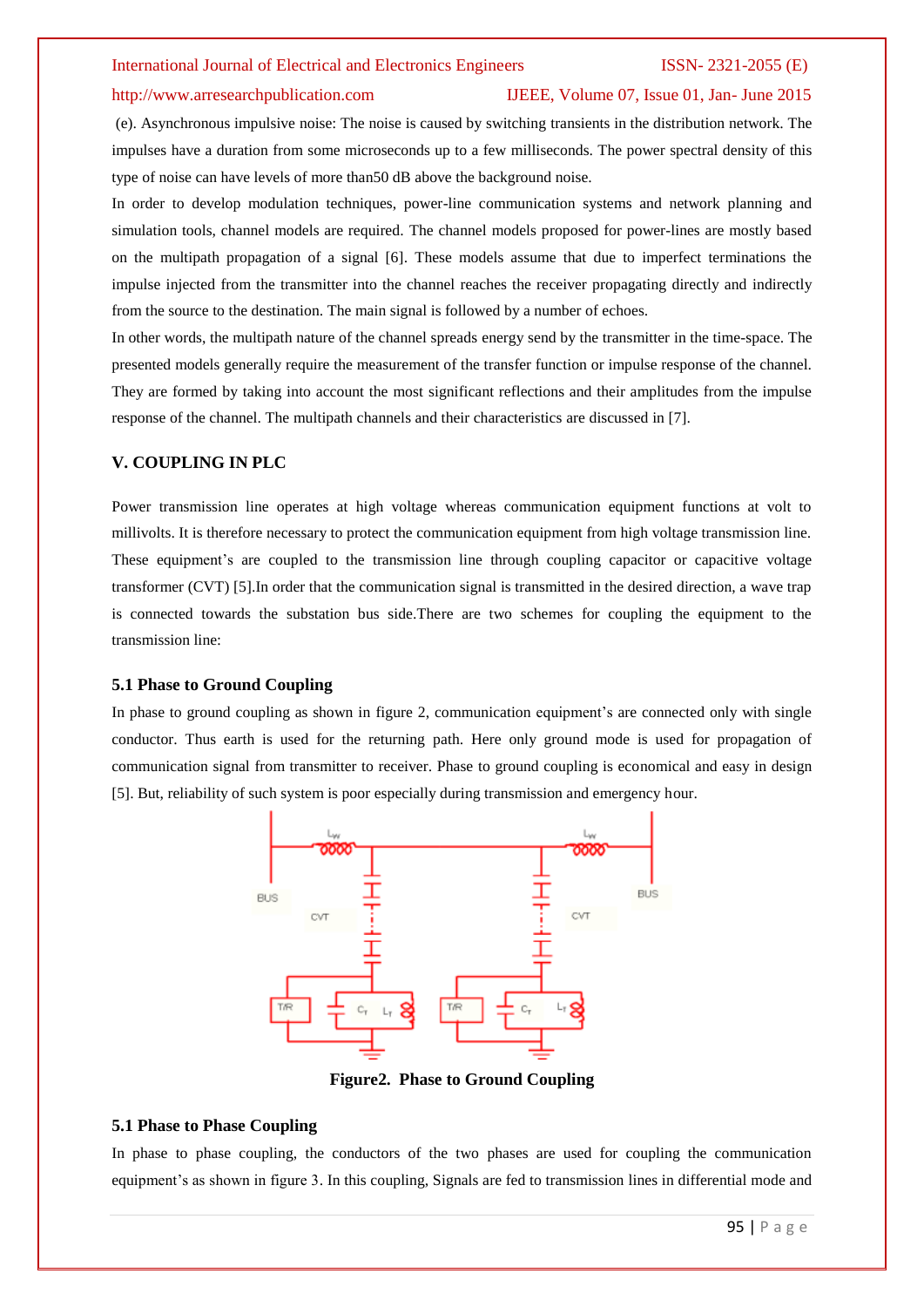# http://www.arresearchpublication.com IJEEE, Volume 07, Issue 01, Jan- June 2015

outer conductors of the phases are generally used for enhancing the reliability though the coupling equipment in the scheme is doubled. Thus, the cost of such coupling scheme is higher to phase to ground coupling.



**Figure3 Phase to Phase Coupling**

### **VI. CONCLUSION**

Power line communication can be considered as an attractive alternative to traditional networks as it offers broadband internet access, telephone service and cable television. However, in addition to AWGN, corona noise is found to be a major interfering noise in HV PLC in OFDM [8]. Here, the performance of OFDM can be affected by corona noise with the variation of the branch lengths in the multipath and different weather condition, and other noises such as colored background noise, asynchronous impulsive noise, and synchronous impulsive noise also affecting the Low Voltage PLC [9]. Here Coupling schemes are used to prevent the electronic devices with high voltage Power Line.

### **VII. ACKNOWLEDGEMENT**

The author would like to express thanks to Department of Electronics and Communication Engineering, Amity School of Engineering and Technology (ASET), Amity University, Lucknow Campus for their supports & encouragements during the work.

### **REFERENCES**

- [1]. B. Priyalakshmi & Abhishruti Bhuyan, "Corona Noise in High Voltage Power Line Communication (PLC) using OFDM", ISSN (PRINT) : 2320 – 8945, Volume -1, Issue -6, 2013
- [2] Sakshi Chawla and Abhijeet Kumar, "Performance analysis of OFDM under PLC channel,"International Journal of Research and Innovation in Computer Engineering, Volume 1, issue 2, issn 2249-6580, (46-52).
- [3] Ferreira, H.C., Grove, H.M., Hooijen, O. Vinck, A.J.. "Power line communications: an overview", Proc. of IEEE ISPLC, 1996, pp. 558- 563
- [4] P Burrascano etal, "Digital Generator of corona Noise on Power line carrier channel", IEEE Transc. On Power Delivery , Vol 3, No.3, pp 850-854, July, 1988
- [5] A Working Group Report from the H15 WG of the H Relaying Communications Subcommittee IEEE Power and Energy Society/Power Systems Relaying Committee "Redundancy in Coupling Power Line Carrier Channels to the Power Line", February 2011 .
- [6] Manfred Zimmermann and Klaus Dostert, "A multipath model for the power line channel," IEEE Transactions on Communications, vol. 50, no. 4, April 2002